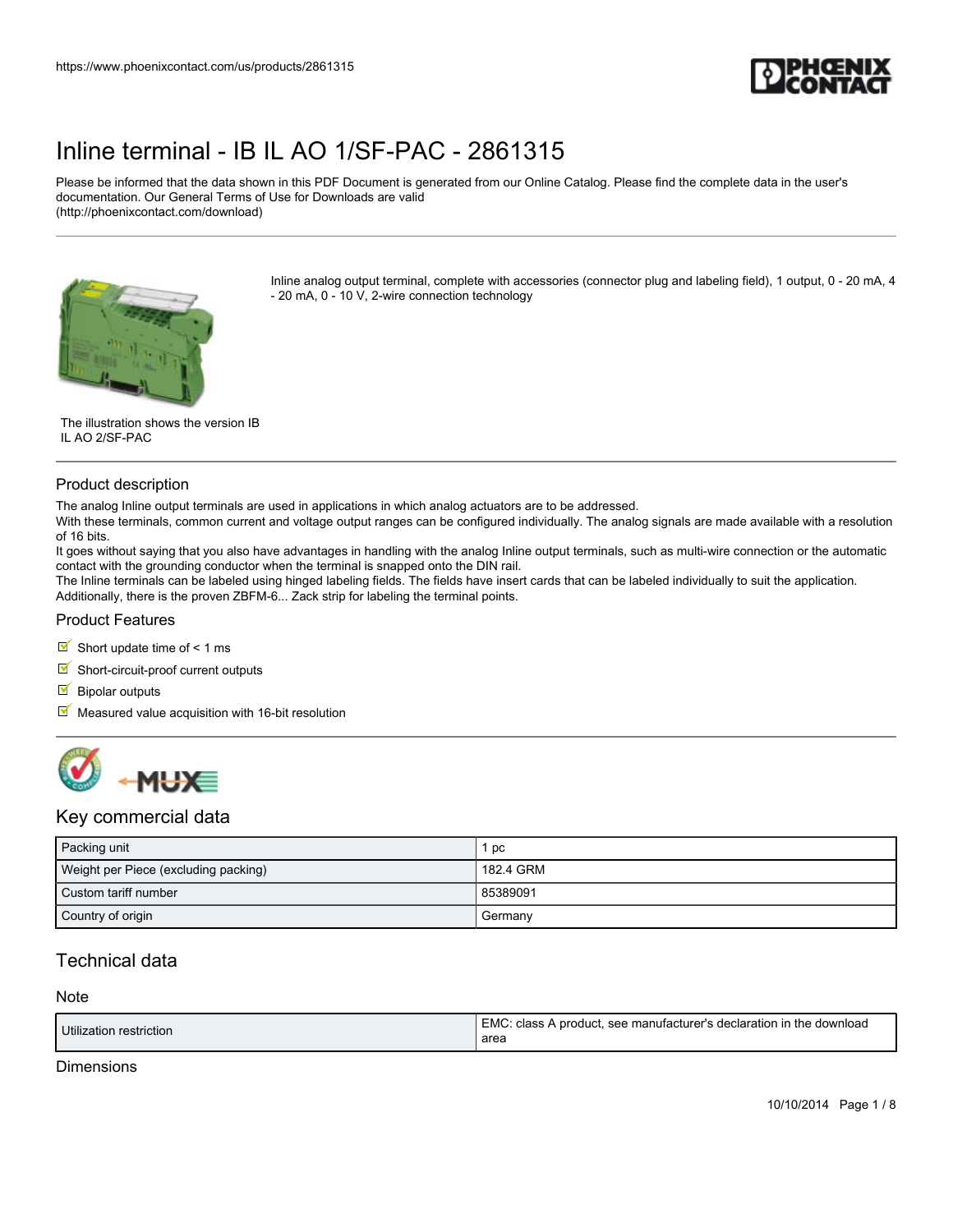

## Technical data

#### Dimensions

| Width  | 24.4 mm |
|--------|---------|
| Height | 135 mm  |
| Depth  | 71.5 mm |

#### Ambient conditions

| Ambient temperature (operation)          | $-25 °C$ 55 °C                                 |
|------------------------------------------|------------------------------------------------|
| Ambient temperature (storage/transport)  | $-25 °C \dots 85 °C$                           |
|                                          |                                                |
| Permissible humidity (operation)         | 10 %  95 % (according to DIN EN 61131-2)       |
| Permissible humidity (storage/transport) | 10 %  95 % (according to DIN EN 61131-2)       |
| Air pressure (operation)                 | 70 kPa  106 kPa (up to 3000 m above sea level) |
| Air pressure (storage/transport)         | 70 kPa  106 kPa (up to 3000 m above sea level) |
| Degree of protection                     | <b>IP20</b>                                    |

### General

| Weight                        | 126 <sub>g</sub>                                                                                        |
|-------------------------------|---------------------------------------------------------------------------------------------------------|
| Note on weight specifications | with connectors                                                                                         |
| Mounting type                 | DIN rail                                                                                                |
| Protection class              | III, IEC 61140, EN 61140, VDE 0140-1                                                                    |
| Test section                  | 7.5 V supply (bus logic), 24 V supply U <sub>ANA</sub> / I/O 500 V AC 50 Hz 1 min                       |
|                               | 7.5 V supply (bus logic), 24 V supply U <sub>ANA</sub> /functional earth ground 500 V<br>AC 50 Hz 1 min |
|                               | 24 V supply (I/O) / functional earth ground 500 V AC 50 Hz 1 min                                        |

#### Interfaces

| Designation          | Inline local bus   |
|----------------------|--------------------|
| Connection method    | Inline data jumper |
| Transmission speed   | 500 kBit/s         |
| Transmission physics | Copper             |

### Inline potentials

| Communications power $U_{L}$              | 7.5 V DC (via voltage jumper) |
|-------------------------------------------|-------------------------------|
| Current consumption from U <sub>1</sub>   | max. 40 mA                    |
|                                           | typ. $30 \text{ mA}$          |
| I/O supply voltage $U_{\text{ANA}}$       | 24 V DC                       |
| Current consumption from U <sub>ANA</sub> | max. 65 mA                    |
|                                           | typ. 50 $mA$                  |

## Analog outputs

| Number of outputs |                   |
|-------------------|-------------------|
| Connection method | 2-wire (shielded) |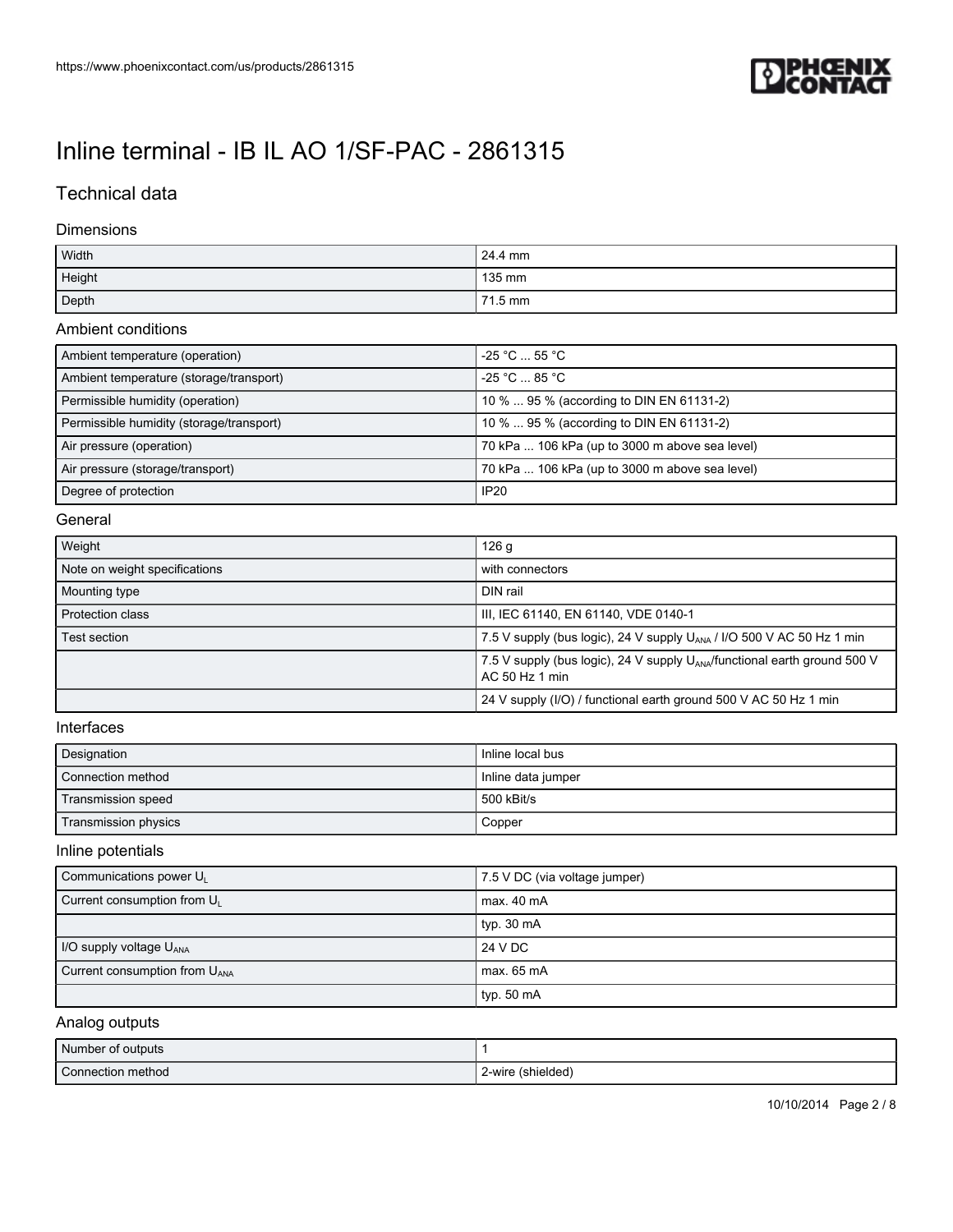

## Technical data

### Analog outputs

| Output name                     | Analog outputs                            |
|---------------------------------|-------------------------------------------|
| D/A resolution                  | 16 bit                                    |
| Type of protection              | Transient protection of outputs           |
| Representation of output values | 16 bits $(15 \text{ bits} + \text{sign})$ |
| DAC resolution                  | 16 Bit                                    |
| Process data update             | $< 1$ ms                                  |
| Current output signal           | 0 mA  20 mA                               |
|                                 | 4 mA  20 mA                               |
| Load/output load current output | $> 500 \Omega$                            |
| Voltage output signal           | 0V10V                                     |
| Load/output load voltage output | $>$ 2 kΩ 0.05 %                           |
| Precision                       | typ. 0.8 % (of output range final value)  |
|                                 | typ. 0.5 % (of output range final value)  |

## **Classifications**

### eCl@ss

| eCl@ss 4.0 | 27250303 |
|------------|----------|
| eCl@ss 4.1 | 27250303 |
| eCl@ss 5.0 | 27250303 |
| eCl@ss 5.1 | 27242601 |
| eCl@ss 6.0 | 27242601 |
| eCl@ss 7.0 | 27242601 |
| eCl@ss 8.0 | 27242601 |

## ETIM

| <b>ETIM 2.0</b> | EC001431 |
|-----------------|----------|
| <b>ETIM 3.0</b> | EC001596 |
| <b>ETIM 4.0</b> | EC001596 |
| <b>ETIM 5.0</b> | EC001596 |

### UNSPSC

| UNSPSC 6.01         | 43172015 |
|---------------------|----------|
| UNSPSC 7.0901       | 43201404 |
| UNSPSC 11           | 43172015 |
| <b>UNSPSC 12.01</b> | 43201404 |
| UNSPSC 13.2         | 43201404 |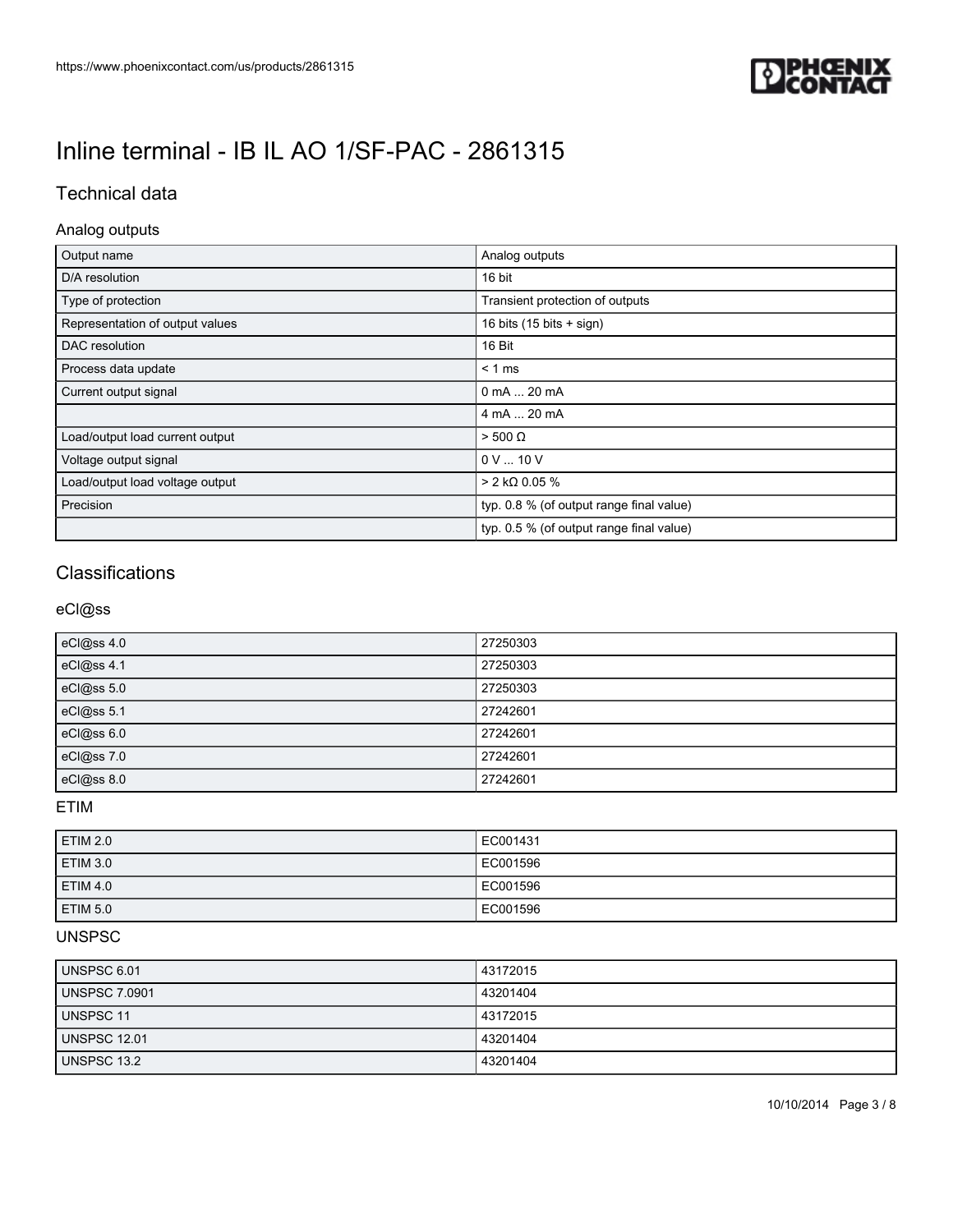

Approvals

Approvals

Approvals

UL Recognized / cUL Recognized / GOST / cULus Recognized

#### Ex Approvals

UL Listed / cUL Listed / ATEX / cUL Listed / cULus Listed / cULus Listed

Approvals submitted

Approval details

UL Recognized **W** 

cUL Recognized on

GOST<sup>@</sup>

cULus Recognized on **Was** 

Accessories

Accessories

Connector set

10/10/2014 Page 4 / 8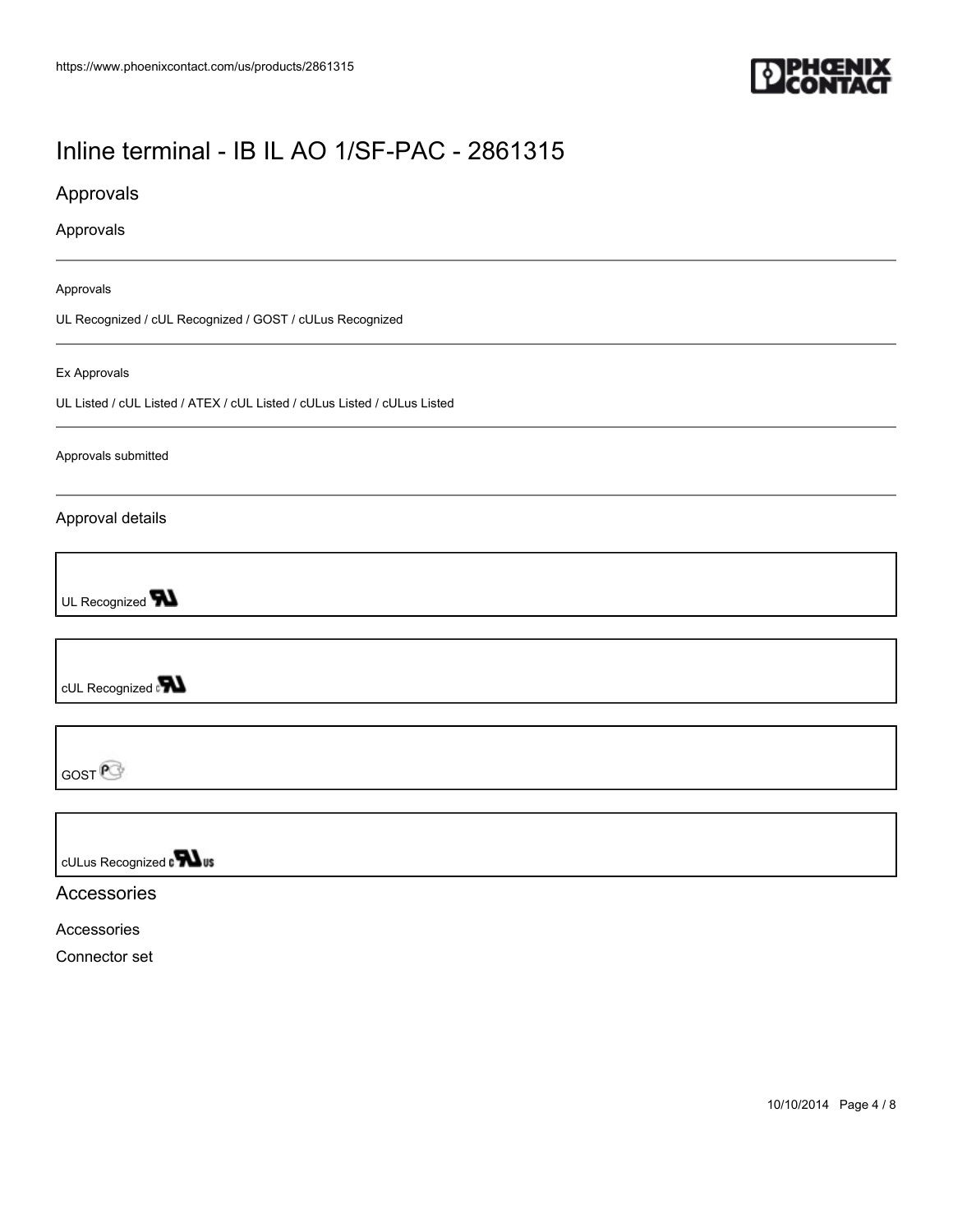

### Accessories

[Connector set - IB IL AO/CNT-PLSET - 2732664](https://www.phoenixcontact.com/us/products/2732664)



Connector set

Labeling panel

[Labeling field - IB IL FIELD 2 - 2727501](https://www.phoenixcontact.com/us/products/2727501)

Labeling field, width: 12.2 mm

Marker pen

[Marker pen - X-PEN 0,35 - 0811228](https://www.phoenixcontact.com/us/products/0811228)



Marker pen without ink cartridge, for manual labeling of markers, labeling extremely wipe-proof, line thickness 0.35 mm

[Marker pen - B-STIFT - 1051993](https://www.phoenixcontact.com/us/products/1051993)



Marker pen, for manual labeling of unprinted Zack strips, smear-proof and waterproof, line thickness 0.5 mm

Plug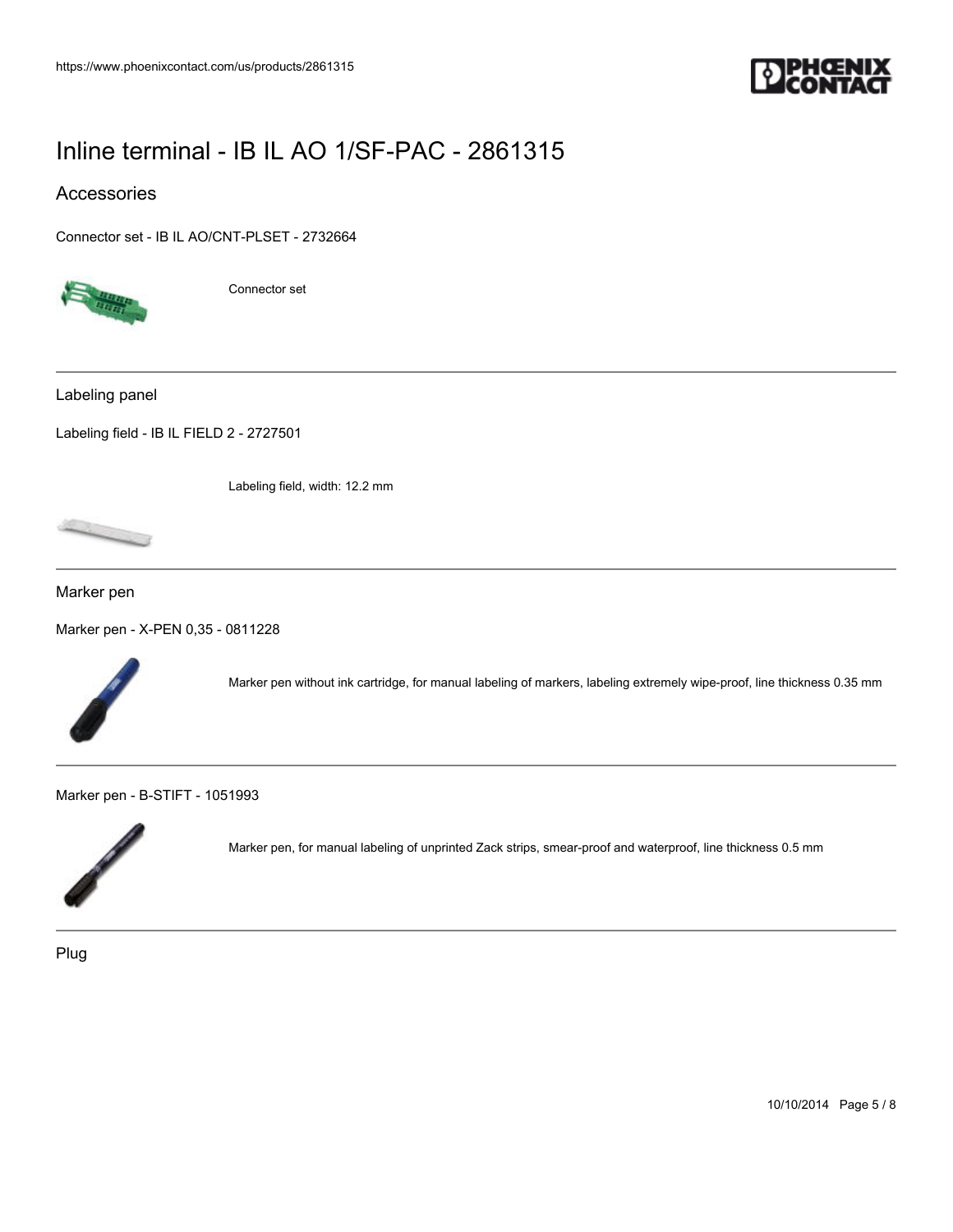

### Accessories

[Inline shield connector - IB IL SCN-6 SHIELD - 2726353](https://www.phoenixcontact.com/us/products/2726353)



Inline shield connector

[Inline connector - IB IL SCN-8 - 2726337](https://www.phoenixcontact.com/us/products/2726337)



Connector, for digital 1, 2 or 8-channel Inline terminals

[Inline connector - IB IL SCN-8-CP - 2727608](https://www.phoenixcontact.com/us/products/2727608)



Inline connector, colored

Terminal marking

[Insert strip - ESL 62X10 - 0809492](https://www.phoenixcontact.com/us/products/0809492)



Insert strip, Sheet, white, unlabeled, can be labeled with: Office printing systems, Plotter: Laser printer, Mounting type: Insert, Lettering field: 62 x 10 mm

[Zack Marker strip, flat - ZBF 6:UNBEDRUCKT - 0808710](https://www.phoenixcontact.com/us/products/0808710)



Zack Marker strip, flat, Strip, white, unlabeled, can be labeled with: Plotter, Mounting type: Snap into flat marker groove, for terminal block width: 6.2 mm, Lettering field: 5.15 x 6.15 mm

10/10/2014 Page 6 / 8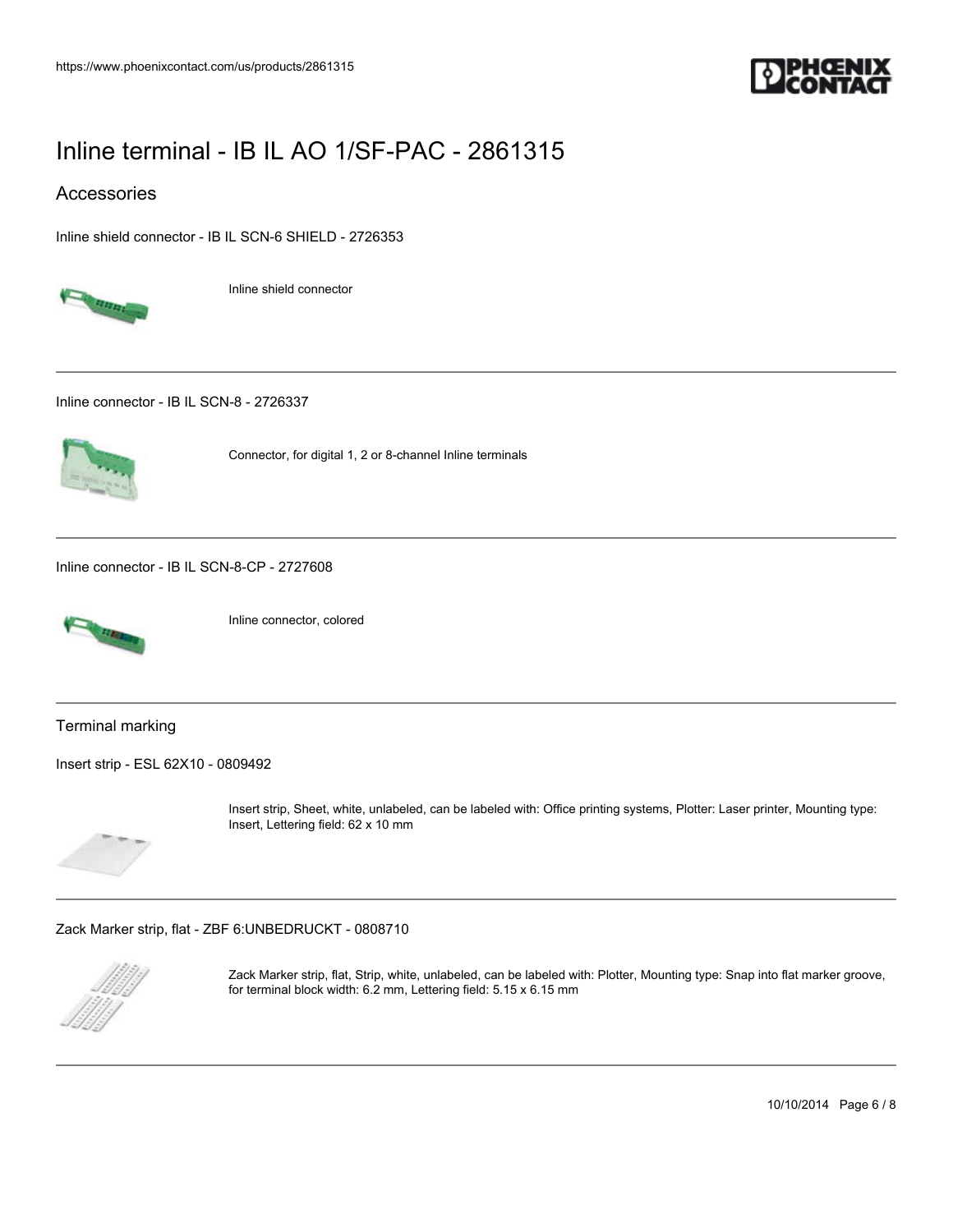

## Accessories

#### [Flat zack marker sheet - ZBFM 6/WH:UNBEDRUCKT - 0803618](https://www.phoenixcontact.com/us/products/0803618)



Flat zack marker sheet, Sheet, white, unlabeled, can be labeled with: Plotter, Mounting type: Snap into flat marker groove, for terminal block width: 6.2 mm, Lettering field: 5 x 5.5 mm

## Drawings

#### Connection diagram





Dimensioned drawing